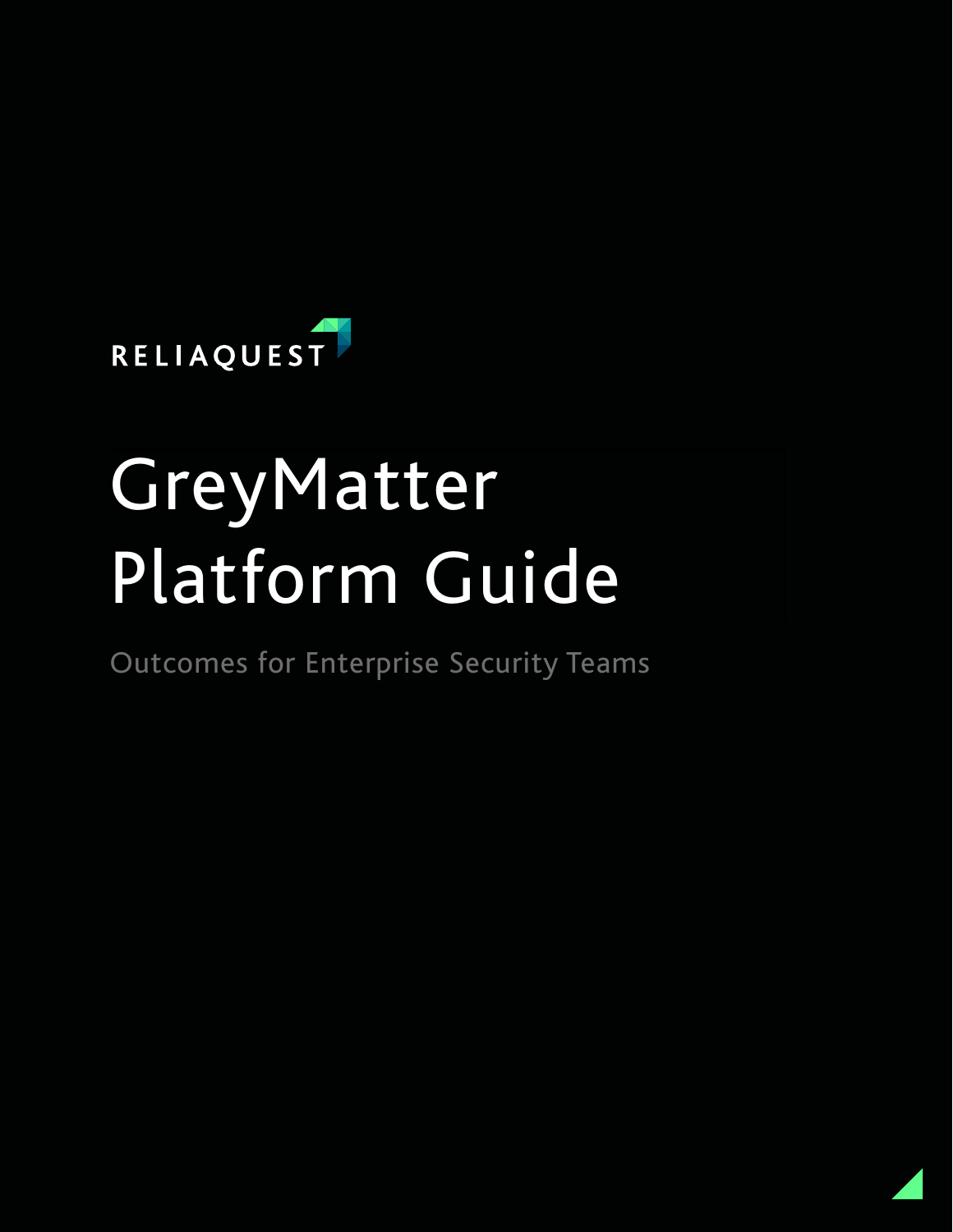### CHALLENGES FOR TODAY'S SECURITY LEADERS:

In order to secure the business, security programs assemble a portfolio of best-of-breed tools. The lack of integration and visibility across those tools often leaves teams stuck in reactive mode, chasing down false positives, getting whiplash from working across dozens of UIs and languages, and unable to implement solid detection content or automation. **Security leaders struggle to make the most of their existing investments and lack confidence in their ability to mitigate risk for the business.** 

ReliaQuest GreyMatter, the first SaaS security platform, overcomes these challenges to deliver security confidence. Through a robust set of features, GreyMatter provides true visibility, end-to-end automation across the security lifecycle and continuous measurement ensuring you get the most out of existing security investments to improve your security posture over time.

This guide highlights the outcomes our customers receive today with GreyMatter – ones that your enterprise can experience, too.

# **Let's Dive Into What GreyMatter Can Do For You**



**High fidelity threat intelligence specific to your organization, integrated seamlessly with your SIEM and EDR.**

#### Before GreyMatter:

There are many open source, government, and commercial feeds that gather and distribute indicators of compromise (IoCs). Reliance on one feed leaves an enterprise at risk of exposure. However, adding multiple sources introduces new challenges: duplicate entries, inconsistent formatting, and large datasets without any way to prioritize IoC consumption.

#### With GreyMatter:

Higher alert fidelity with relevant threat intelligence for your SIEM and EDR.



#### **CURATED INTEL THAT HAS BEEN DEDUPLICATED, CONTEXTUALIZED, AND PRIORITIZED**

Only receive the highest fidelity threat intelligence, so your security controls report fewer false positives. Our own research team validates and scores the various threat intelligence feeds and tunes them based on trends from across our customer base.

#### **OUT OF THE BOX ACCESS TO OVER 40 FEEDS**

Actionable view of existing and emerging threats through general and industry-specific threat feeds, including the ability to add your own commercial providers.

#### **THE BENEFITS:**

- $\blacktriangle$  Increase true positives by 15%
- $\blacktriangle$  Integrate with existing feeds
- ▲ Calibrate for your specific industry
- ▲ Enhance threat detection accuracy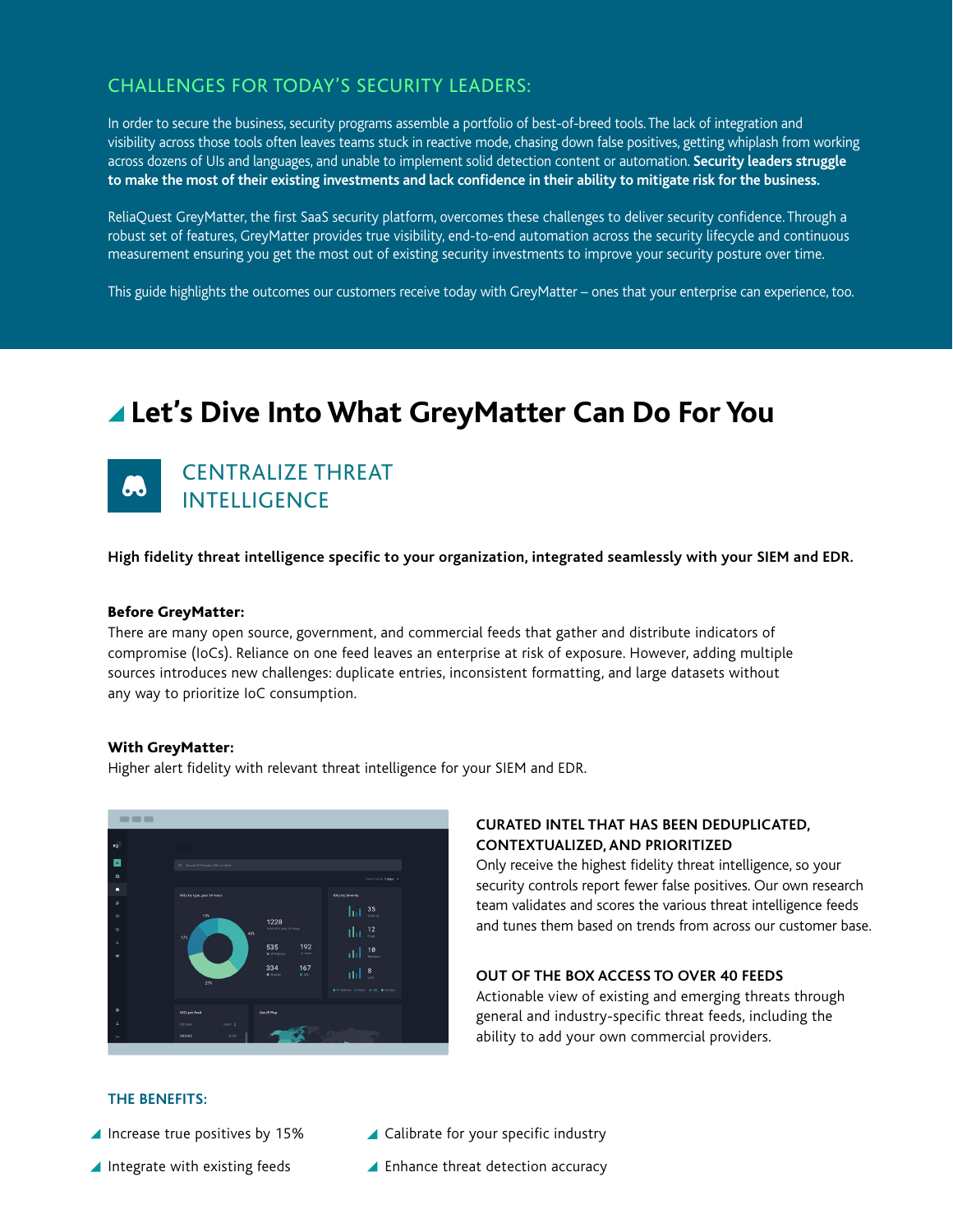## LEVERAGE THREAT DETECTION CONTENT CUSTOMIZED FOR YOUR ENVIRONMENT

**Threat detection content tuned to your environment and mapped to frameworks like the Kill Chain® and MITRE ATT&CK®** 

#### Before GreyMatter:

Generic content is ineffective at detecting threats in enterprise environments. If content is left untuned or unvalidated, you could be leaving open doors for attackers and thereby increasing your risk.

#### With GreyMatter:

Increase alert fidelity and threat detection coverage with content using your integrated technologies and covering all attack scenarios.



#### **BEST-IN-CLASS CONTENT**

Critical visibility into business risks through custom content, integrated with leading threat intelligence applied across your technology stack.

#### **CONTINUOUSLY TUNED**

Consistent building and integration of threat detection content, along with data parsing capabilities, increases the visibility and effectiveness of your existing SIEM and/or EDR.

#### **THREAT GAP ANALYSIS**

Understand business risk in real time and identify gaps in threat detection by viewing your existing content coverage, mapped to the Kill Chain® and MITRE ATT&CK® frameworks.

- ▲ Development and tuning continuously reflects your evolving environment
- ▲ Reduce time to deploy
- **A** Map intel to detections and investigations
- ▲ Decrease false positives
- ▲ Improve risk awareness

#### **THE BENEFITS: CUSTOMER SUCCESS STORY:**

\$6+ Billion Fortune 500 Data and Analytics Organization

**Problem:** This customer was trying to understand their threat coverage against MITRE ATT&CK® techniques using a manual and time-consuming process

**Solution:** ReliaQuest GreyMatter provided real time insight into MITRE ATT&CK® coverage visualizing where gaps were across the environment

**Result:** Optimized MITRE ATT&CK® coverage across 50 techniques while creating a strategic and consistent correlation rule roadmap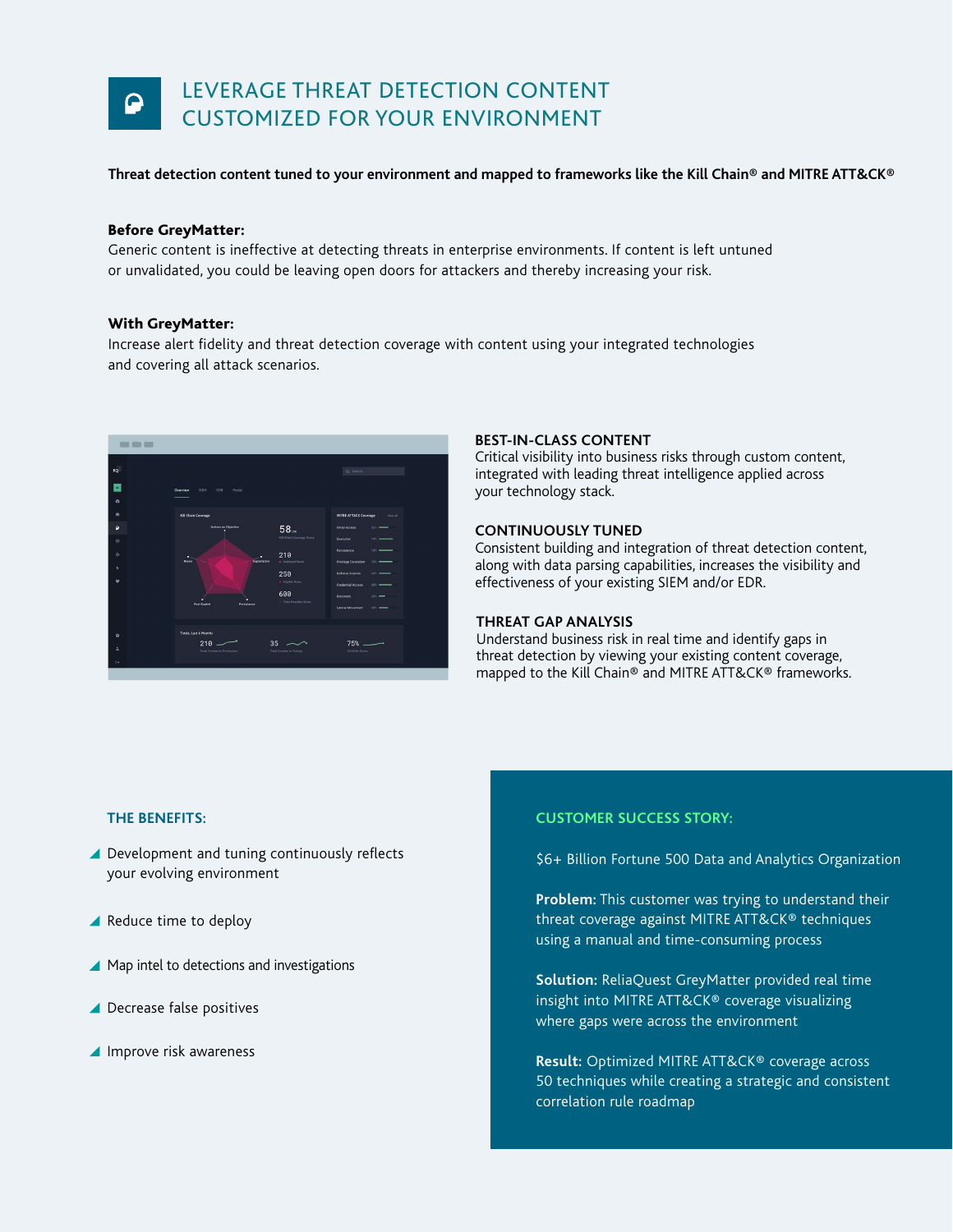

**Alert-level automation, powered by GreyMatter's proprietary universal translator, provides your analysts unified data on-demand from SIEM, EDR, multi-cloud and critical business applications to investigate and respond from a single interface.**

#### Before GreyMatter:

Each tool uses different field names, data structures, and syntax, making it difficult to get an accurate picture of your environment or trust the data you need to take the next step towards remediation. Furthermore, the extensive time wasted pivoting between tools leaves more time for an attacker to do damage.

#### With GreyMatter:

Faster threat detection and response using on-demand data aggregation and alert-level automation. **On average our customers are able to reduce duplicate SIEM alerts by 41% and EDR alerts by 43% helping to cut response times in half.**

| RQ.<br>$\boldsymbol{\mu}$ | Investigate / RO5234310 /<br>High Risk Domain HTTP(S) Pattern Fired ®                                                                                                                           |  |  |  |  |  |
|---------------------------|-------------------------------------------------------------------------------------------------------------------------------------------------------------------------------------------------|--|--|--|--|--|
| $\ddot{\phantom{a}}$      | Alert trippered<br>Severity<br>Timesono<br>Kill chain phase<br>May 1, 2019 11:28 PM<br>May 1, 2019 5:00 PM to May 1, 2019 11:00 PM<br>Persistence<br>Medium                                     |  |  |  |  |  |
| 参<br>$\circ$              | Included artifacts<br>Network<br>User<br>Endpoint<br>Overview<br>Search<br><b>View data</b><br>Inspect mode<br>Hold III to enable givet mode while clicking                                     |  |  |  |  |  |
| $\omega$                  | Filters (D type Seewall = ) (S technology splank = ) (S event, severity (bot) info =<br>٠<br>×                                                                                                  |  |  |  |  |  |
| $\ddot{\circ}$<br>۸       | <b>Total Events</b><br>Unique Source IPs<br><b>Unique Destination</b><br>Unique Source<br><b>Unique Destination</b><br><b>Unique Intel Hits</b><br>IPs.<br><b>Usernames</b><br><b>Usernames</b> |  |  |  |  |  |
| $\bullet$                 | 3,455<br>$\overline{\mathbf{3}}$<br>$\overline{3}$<br>75<br>212<br>61                                                                                                                           |  |  |  |  |  |
|                           | <b>Events over Time</b><br>View data<br><b>Since</b>                                                                                                                                            |  |  |  |  |  |
| ۰                         |                                                                                                                                                                                                 |  |  |  |  |  |
| ż<br>T+                   | ï<br>Initial search<br>user: Mondo<br>src lp: 10.12.128.13<br>÷<br>12k logs<br>24klogs<br>$24k$ logs                                                                                            |  |  |  |  |  |
|                           |                                                                                                                                                                                                 |  |  |  |  |  |

#### **NO MORE TOOL PIVOTING**

The GreyMatter universal translator gathers and normalizes data on-demand from your existing security and enterprise technologies in a single, unified view.

#### **EFFICIENT INVESTIGATIONS**

Every threat detection alert triggers a unique correlation rule and GreyMatter automatically aggregates relevant investigation data to assemble a research package across your entire security tool stack in a fraction of the previous time.

#### **THE BENEFITS:**

- ▲ Reduce alert fatigue
- ▲ Decrease the need for technology specific queries to perform investigations
- Investigate in a fraction of the time
- ▲ Speed threat detection and response
- ▲ Consolidate all required data in one place, without tool hopping

#### **CUSTOMER SUCCESS STORY:**

Fortune 1000 Travel Organization

**Problem:** Security team had little or no visibility into activity or risk in the environment with previous approaches

**Solution:** Leveraging ReliaQuest GreyMatter while deploying a new EDR and SIEM solution unified visibility and investigations from across the environment

**Result:** Consolidating an immense amount of data into a single interface using GreyMatter; within a year, visibility grew by 150%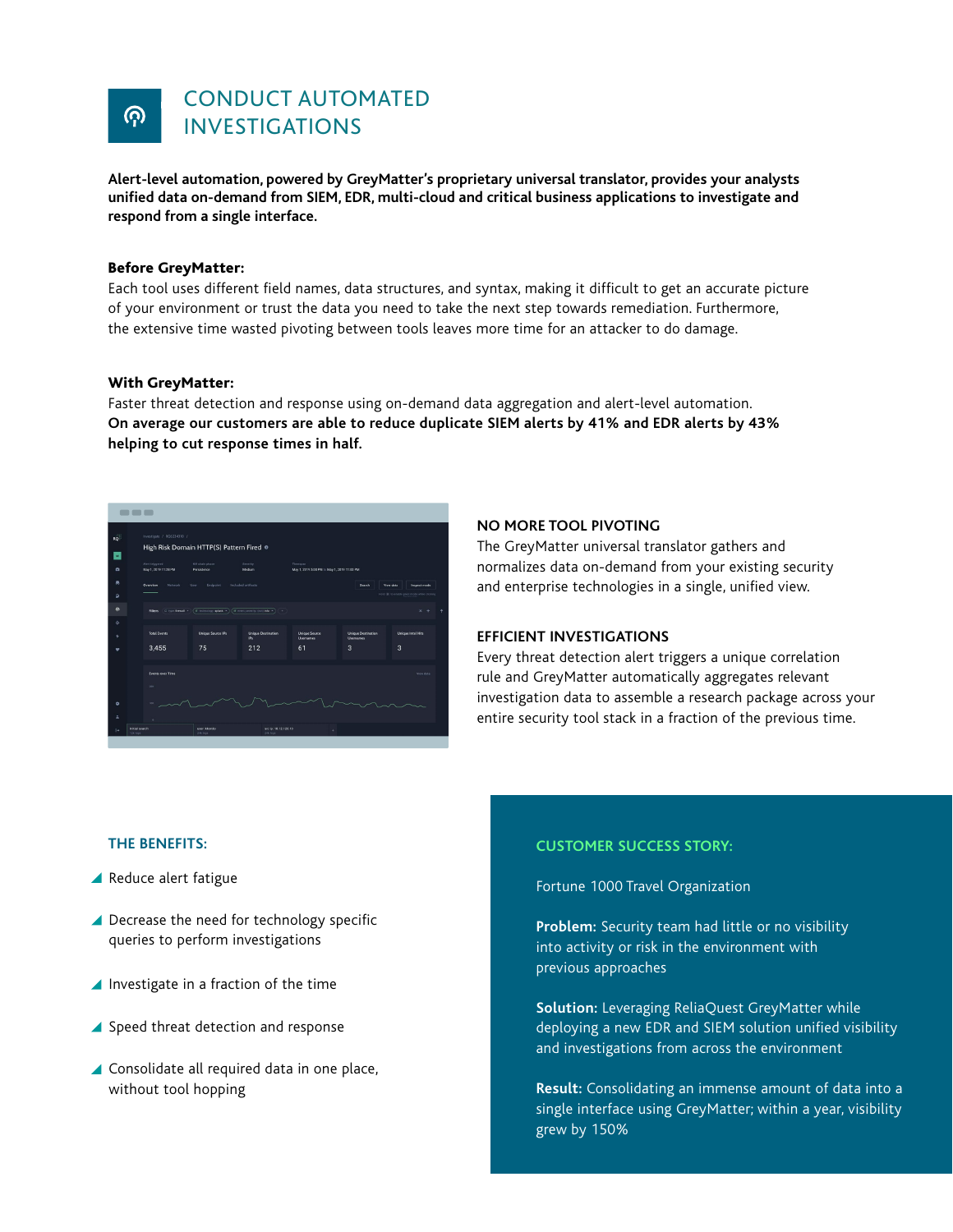

#### **Use pre-built playbooks to automatically enrich your data and accelerate your response to threat detection.**

#### Before GreyMatter:

Automation isn't a reality for most enterprise security teams because of integration complexities, undocumented standard operating procedures and a lack of trust in the data and controls needed to implement automation. Maintaining playbooks is also resource intensive.

#### With GreyMatter:

Respond to your threats faster through automation certified to work end-to-end and across your entire environment.

| ---            |                                                                                   |                                                              |                                           |                                                                                                 |  |  |
|----------------|-----------------------------------------------------------------------------------|--------------------------------------------------------------|-------------------------------------------|-------------------------------------------------------------------------------------------------|--|--|
| <b>RQ</b>      |                                                                                   |                                                              |                                           | <b>Ran Playbook</b>                                                                             |  |  |
| $\mathbf{M}$   | Activity<br>Playbooks                                                             |                                                              |                                           |                                                                                                 |  |  |
| ٠              | Q Search packages                                                                 | Type: Any<br>÷                                               | Tech: All                                 | $= 12$                                                                                          |  |  |
| $\bullet$      |                                                                                   |                                                              |                                           |                                                                                                 |  |  |
| ۵              | 4 PLAYBOOK<br><b>Ban Hash</b>                                                     | 4 PLAYBOOK<br><b>Isolate Host</b>                            | 4 PLAYBOOK<br><b>Block a Domain</b>       | 4. PLAYBOOK<br><b>Block an IP Address</b>                                                       |  |  |
| $\circledR$    | Through this play on MDS hash can be<br>added to a ban list to prevent execution. | This play is designed to inclute a heat from<br>the network? | This play allows the blocking of a domain | This play allows the blocking of an IP.<br>Address                                              |  |  |
| ۰              |                                                                                   |                                                              |                                           |                                                                                                 |  |  |
| ٨              |                                                                                   |                                                              |                                           |                                                                                                 |  |  |
| ÷              | <b>II</b> Containment                                                             | B Containment                                                | <b>B</b> Containment                      | <b>II</b> Containment                                                                           |  |  |
|                | 4 PLAYBOOK                                                                        | 4 PLAYBOOK                                                   | 4 PLAYBOOK                                | <b>4 FLATBOOK</b>                                                                               |  |  |
|                | <b>Submit File for Analysis</b>                                                   | <b>Retrieve File for Analysis Results</b>                    | <b>Delete Malicious File</b>              | Create a Policy                                                                                 |  |  |
|                | This play allows a file to be submited for<br>anahyla                             | Download a file for further analysis                         | This play will delete a malicious file    | Allows for detection and prevention of<br>threats or activity through a policy that is<br>saved |  |  |
| ۰              |                                                                                   |                                                              |                                           |                                                                                                 |  |  |
| A              | B facilitiest                                                                     | <b>Q</b> Containment                                         | O Ferreitaton                             | <b>Q</b> Containment                                                                            |  |  |
| $\mathbb{R}^+$ |                                                                                   |                                                              |                                           |                                                                                                 |  |  |

#### **INCREASED CONSISTENCY**

From alert-level automation for data collection, data enrichment for specific correlations, certified detections tuned to your environment, technology integrations, and pre-built playbooks achieve consistency across the security lifecycle so that your analysts can concentrate on higher-level decision making for critical threats.

#### **ROI**

Recognize areas ripe for automation and remove the overhead of creating, tuning, and maintaining technology integrations and playbooks, giving your analysts more time for priority work.

#### **THE BENEFITS:**

- ▲ Reduce repetitive tasks
- ▲ Decrease complexity of data integration
- Speed response by 50%
- Review historical responses triggered in your environment
- Audit past workflows

#### **CUSTOMER SUCCESS STORY:**

\$21 Billion Fortune 500 Communications Organization

**Problem:** Quickly identified that using a manual approach to run their security program was not working. It was too expensive and ineffective

**Solution:** ReliaQuest GreyMatter centralized both SIEM and EDR technologies giving their team single workflows for investigation and threat detection and response

**Result:** The security team was able to achieve cost savings and be more effective across their security ecosystem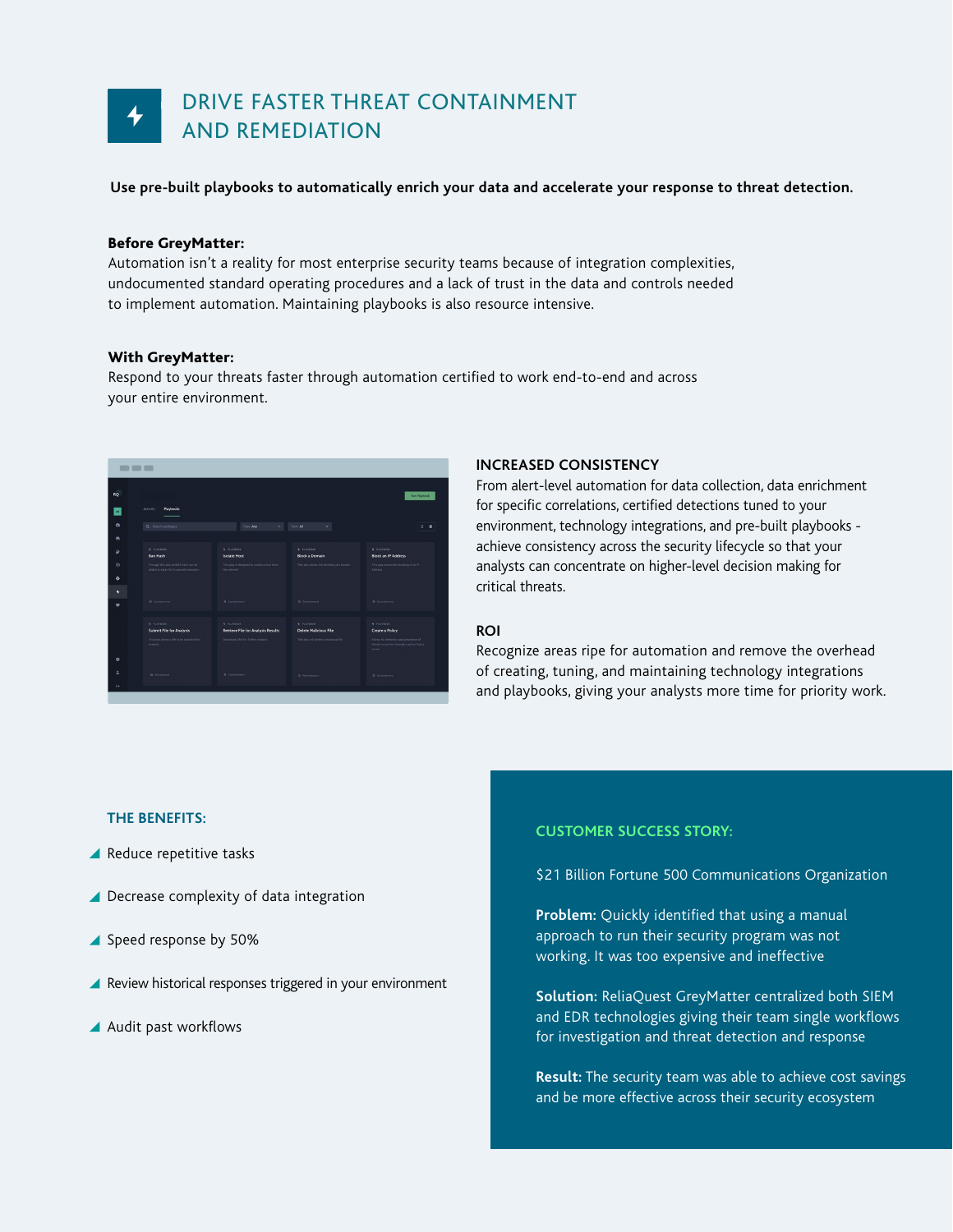

**Proactively execute threat hunting campaigns to detect anomalies across your environment.** 

#### Before GreyMatter:

Threat hunting remains beyond the reach of most enterprise security teams. Effective threat hunting relies on collecting data over extended time periods from across the entire enterprise environment. Both gathering and analyzing this data proves challenging, requiring extensive time and expertise to uncover credible threat activity.

#### With GreyMatter:

Identify abnormalities through automated data collection and machine-learnining driven threat hunting.



#### **UNIFYING YOUR DATA FOR MORE MEANINGFUL INSIGHTS**

Certified integrations aggregate large datasets across EDR, SIEM, multi-cloud, and business applications over long periods of time to help you differentiate abnormal from normal activity.

#### **FASTER RECOGNITION OF EARLY THREAT ACTIVITY**

Perform retroactive IoC hunts or behavioral analysis hunts using machine learning to identify early indicators of threats.

#### **THE BENEFITS:**

- ▲ Speed threat hunting by 5X
- Automate collection of relevant data without performance impact
- ▲ Reduce time to identify network anomalies
- ▲ Move from reactive to proactive threat identification
- **Proactively identify known IoCs**

#### **CUSTOMER SUCCESS STORY:**

Fortune 1000 Healthcare Organization

- **Problem:** The team invested in SIEM and SOAR technologies but were not getting the expected ROI
- **Solution:** Leveraging GreyMatter to automatically query large volumes of data unavailable in the SIEM allowed additional visibility and anomaly detection

**Result:** Gained additional visibility into potential reconnaissance activity against the enterprise and accomplished desired automations at a far lower cost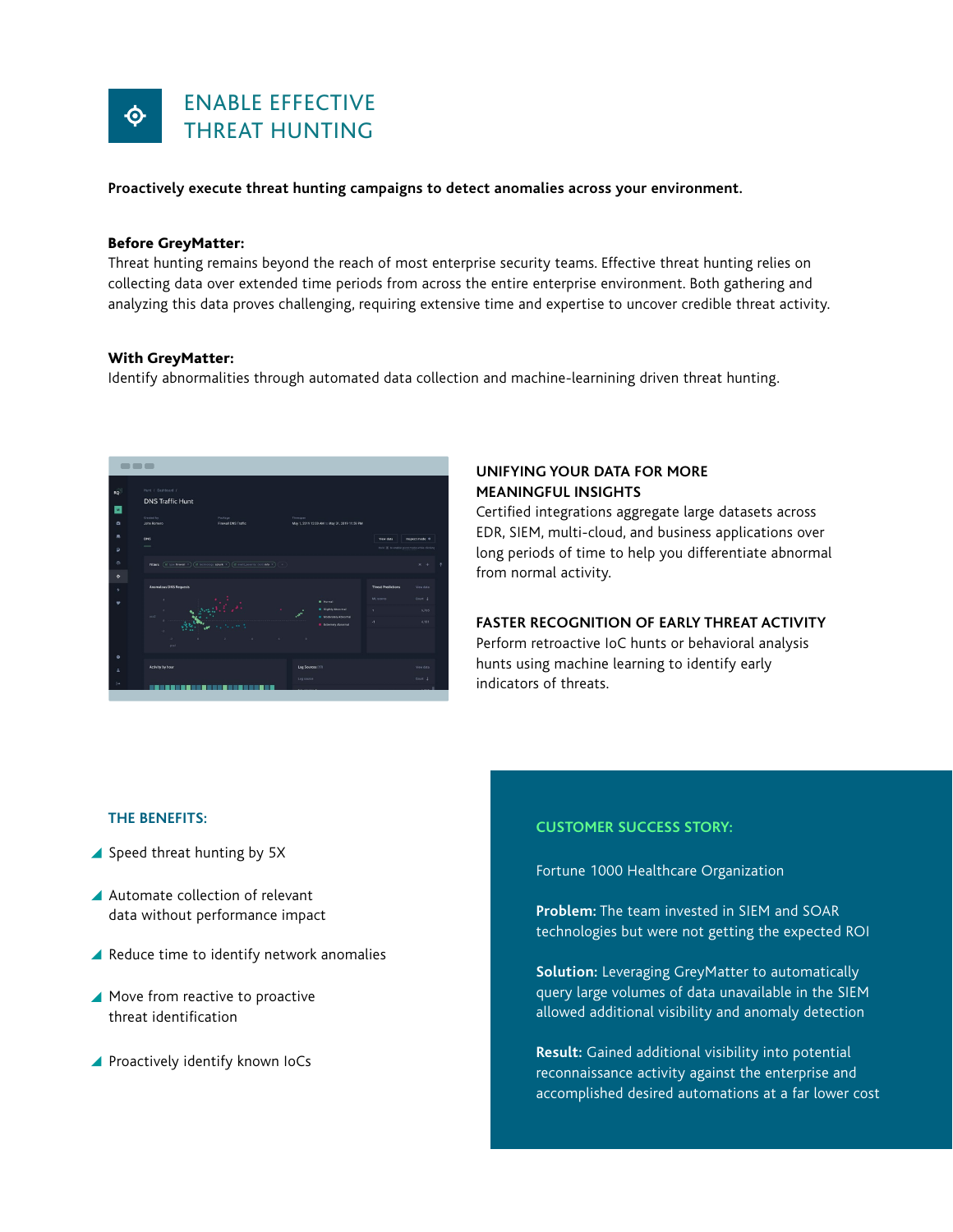

#### **Validate efficacy of controls across your environment.**

#### Before GreyMatter:

One of the common questions for enterprise CISOs is: "How do I know that the tools I've invested in and the processes we've put in place are working?" Traditional ad hoc approaches to answer this question can take weeks to yield results that are outdated by the time they arrive, resulting in continued risk to the business.

#### With GreyMatter:

Turn unknowns into knowns and continuously advance your security posture.



#### **CONTINUAL ASSURANCE**

Perform ongoing or on-demand attack simulations to review the efficacy of your threat detection rules and the security controls in your environment. Remediate the identified gaps to support the dynamic changes of your enterprise ecosystem.

#### **SEE ROOT CAUSES**

Reports identify missed alerts from your security controls to prioritize remediation based on highest risk to the business.

#### **THE BENEFITS:**

- ▲ Identify gaps in required logging for comprehensive threat detection
- **A** Review recommendations to optimize current security controls
- ▲ Map to MITRE ATT&CK<sup>®</sup> scenarios and techniques
- Alter and re-test controls until ideal results are reached
- ▲ Eliminate time-consuming preparation with certified integrations

#### **CUSTOMER SUCCESS STORY:**

\$3.4 Billion Retail Organization

**Problem:** New security team inherited a large tool set, was unsure of technology effectiveness and felt they were missing critical threats across their environment

**Solution:** Assisted customer team in testing MITRE ATT&CK® based attacks to uncover potential issues with downstream detection capabilities and logging challenges through ReliaQuest GreyMatter

**Result:** The team was able to confidently report to the Board that it had improved visibility across the environment as well as increased efficacy in detecting threats, reducing business risk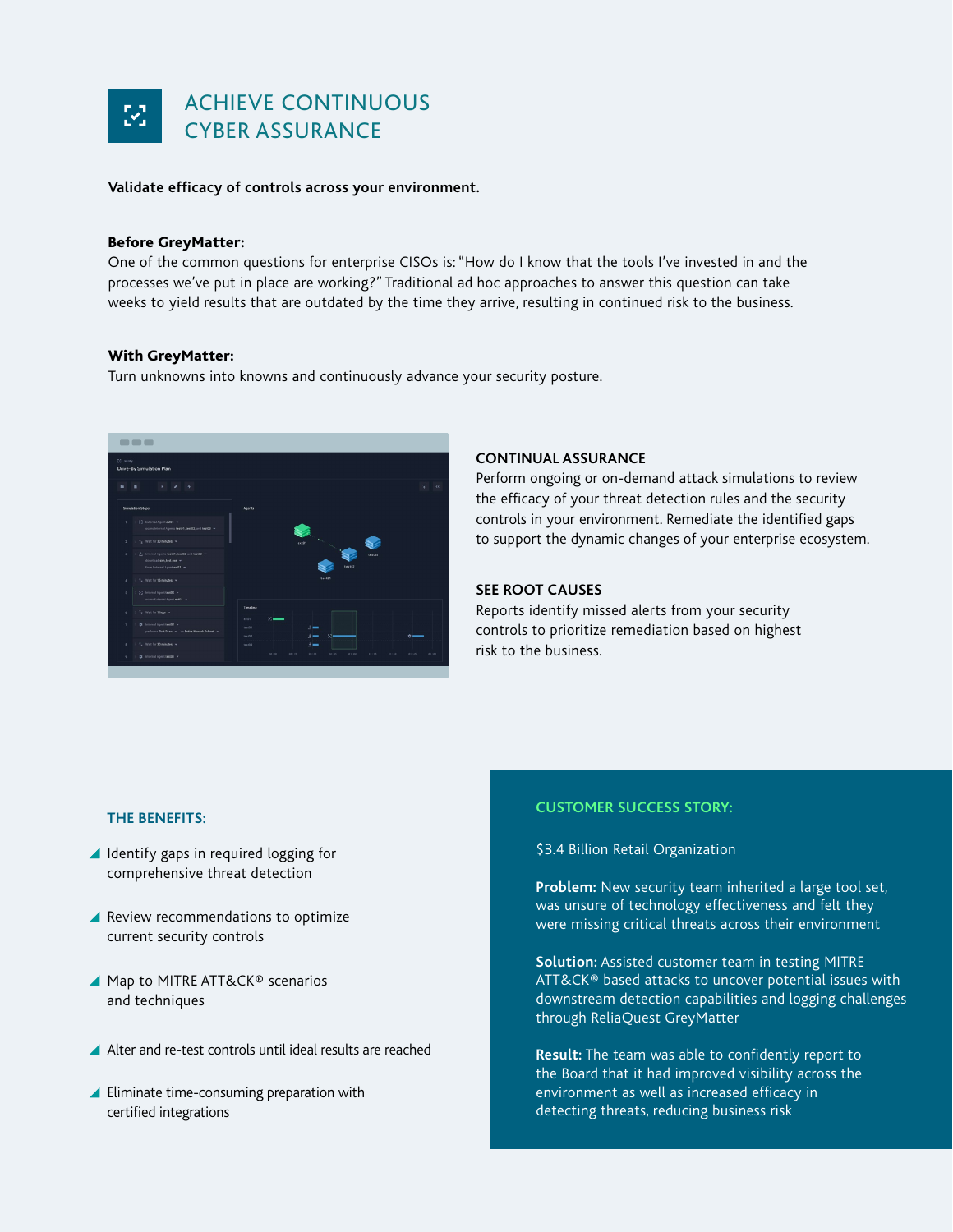

**Optimize visibility through the health of your existing security investments.**

#### Before GreyMatter:

Your visibility and ability to secure the business suffer if your tools aren't working properly. System maintenance is often reactive, time consuming and leaves enterprise security teams vulnerable with blind spots from misconfigurations and log collection issues. These gaps increase the risk of an attacker penetrating defenses and going undetected.

#### With GreyMatter:

A unified view to ensure your SIEM and EDR are operating properly.



#### **PROACTIVE, REAL-TIME HEALTH MONITORING**

Protect your visibility by consistently monitoring the performance and availability of your SIEM and EDR solutions. Preemptively recognize system misconfigurations and quickly identify log source collection issues to mitigate impacts to your security ecosystem.

#### **BASELINE ENVIRONMENT AND ALERTS**

Actively baseline health conditions to identify problems before operations are interrupted.

#### **THE BENEFITS:**

- ▲ Optimize SIEM and EDR performance
- Achieve consistent trust in your data and secure monitoring with out-of-band system health alerting
- ▲ No impact to infrastructure
- ▲ Certify SIEM and EDR upgrades and integrations